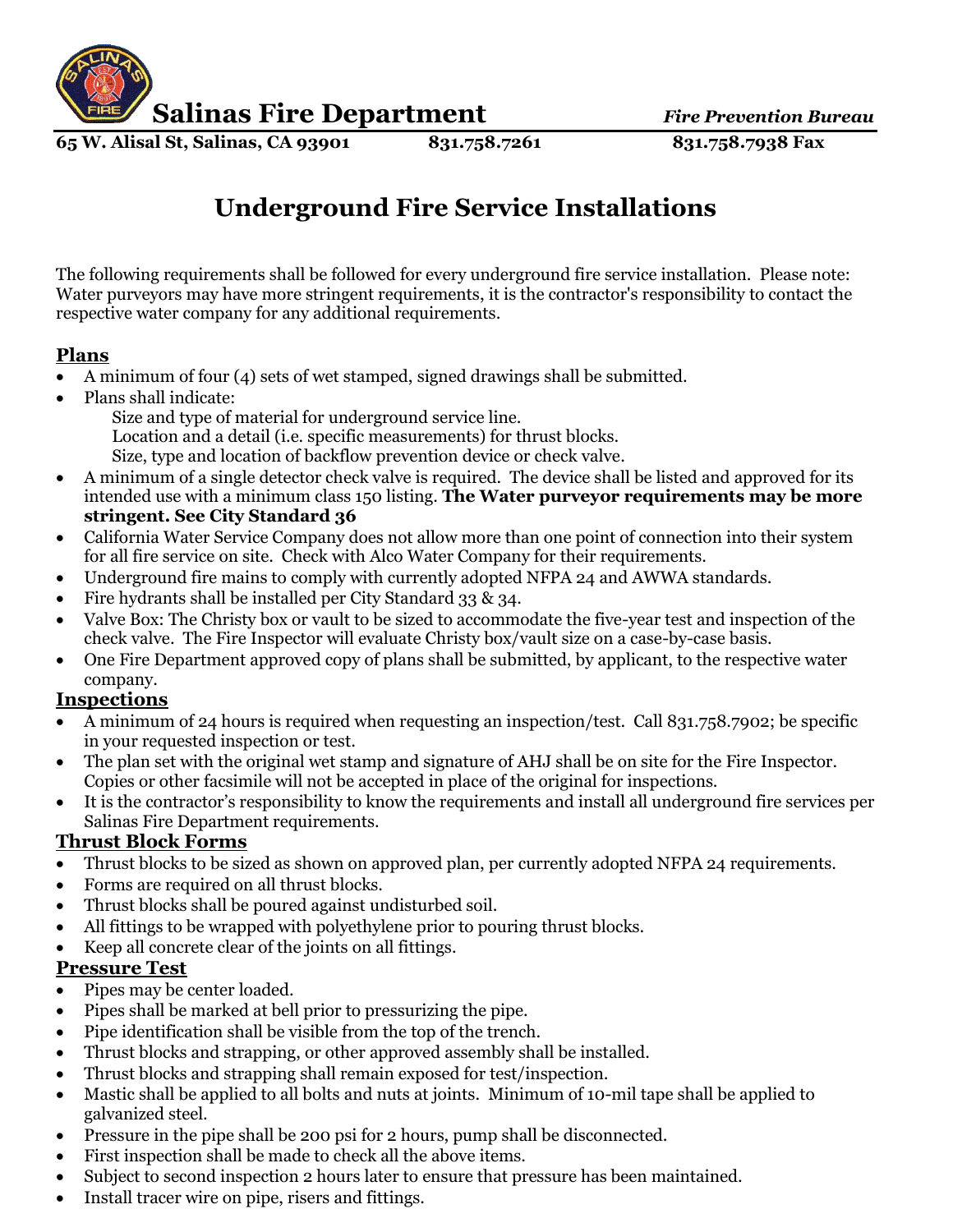#### **Flush Test**

- Contractor shall provide all necessary equipment to perform flush test, including a suitable collection sack and a minimum 4" pipe for flow.
- Flush test will be conducted until Fire Inspector determines and is satisfied that the line is clear of debris.
- No connection shall be made to the sprinkler system prior to the flush test being witnessed and passed by a Fire Inspector. If the system is hooked up prior to the underground flush test, each branch line and main line will be required to be back flushed.

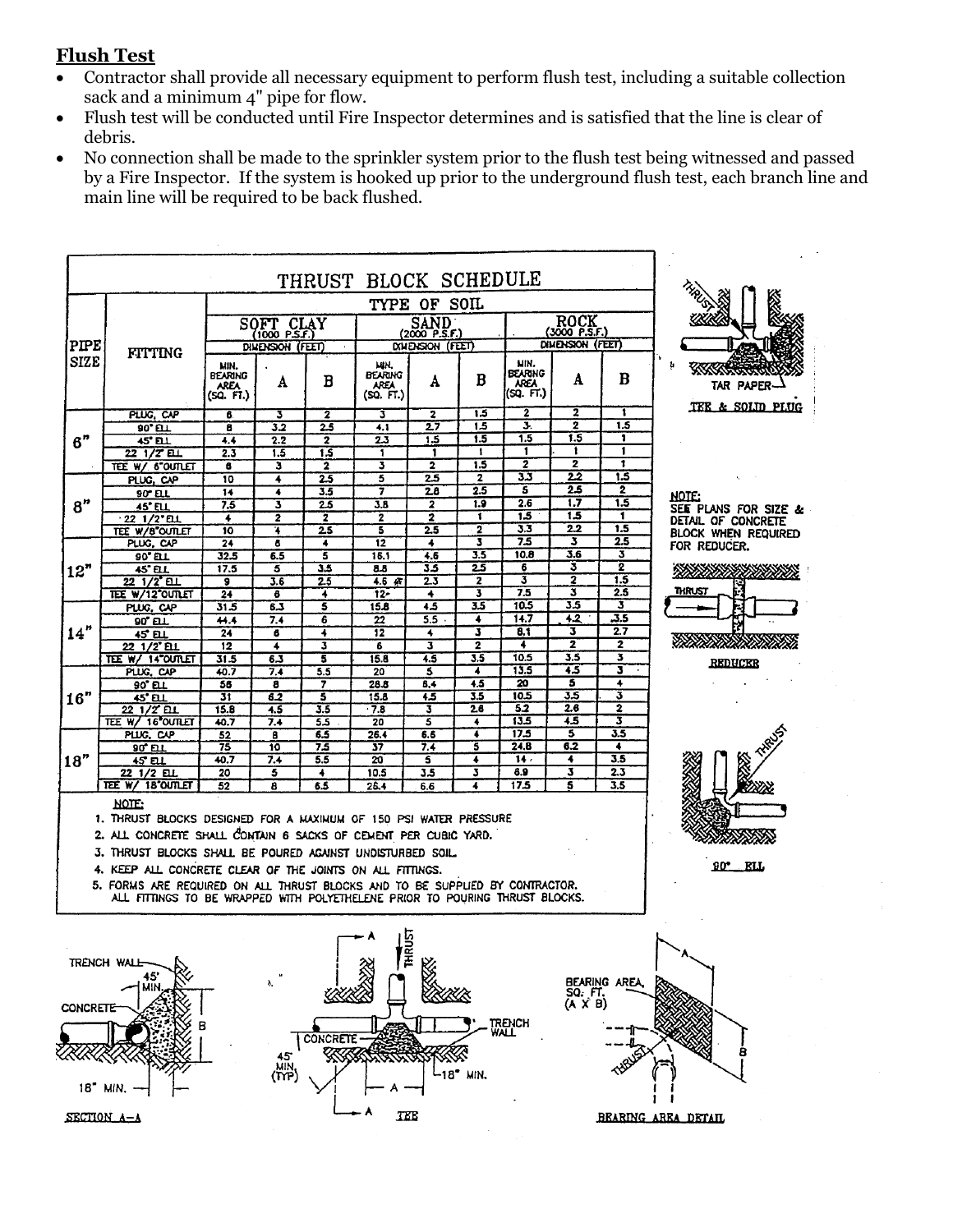

J:\p\City of Salinas Standard Specs-Plans\_2008 Edition\Plans\Std33(2008)Russell.dwg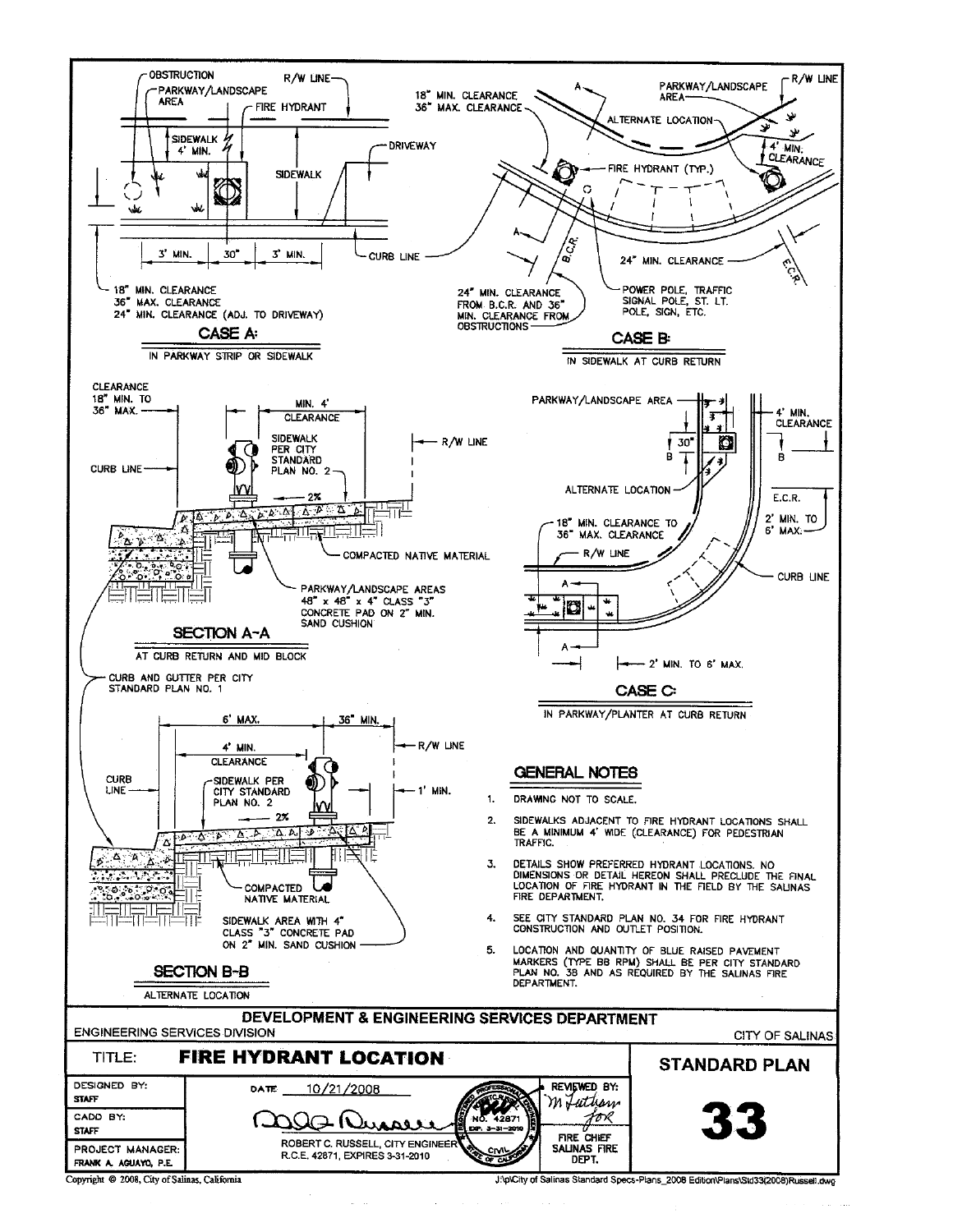